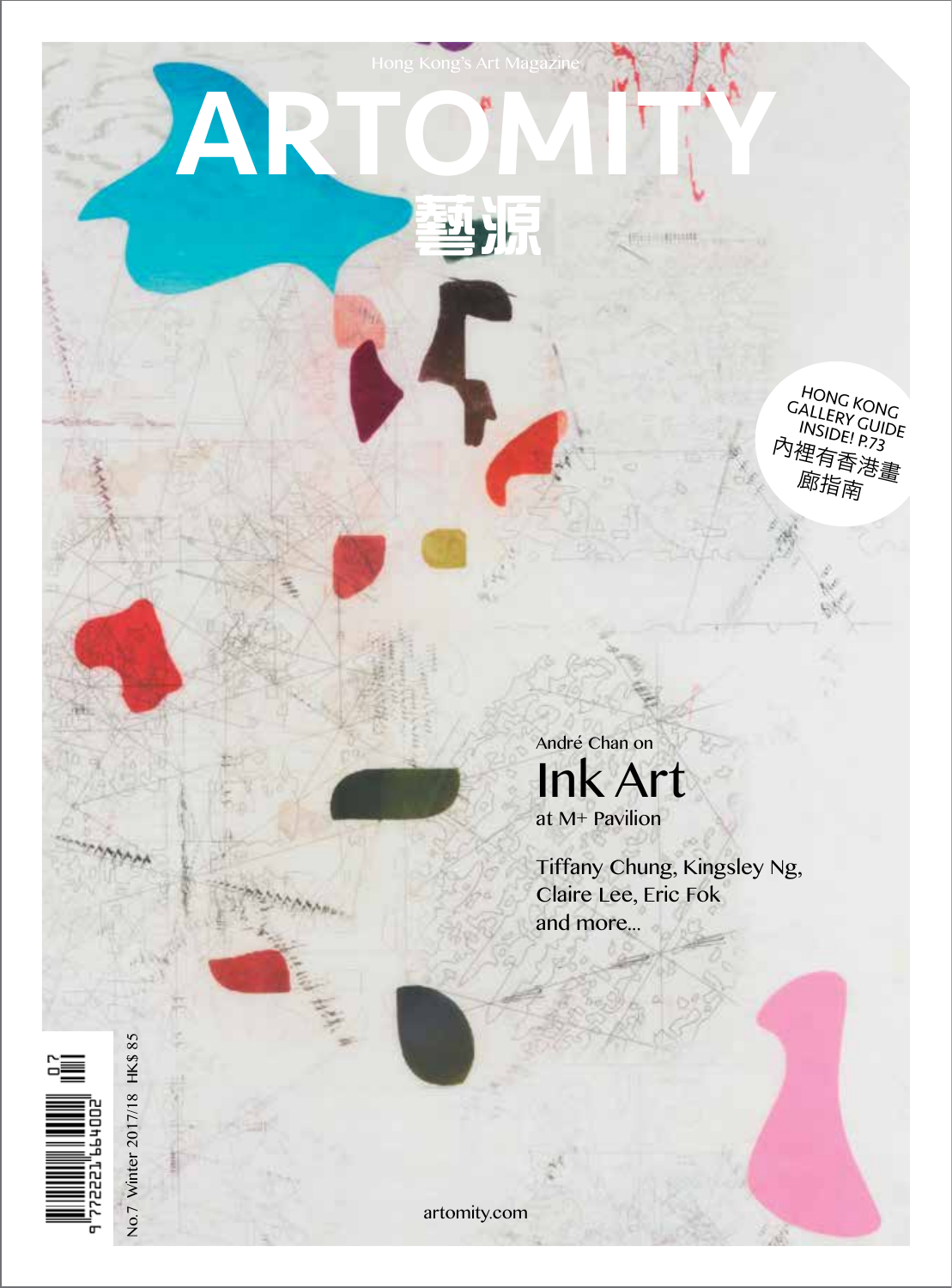

## Vietnam Exodus: opened memories 出越南記: 打開的記憶

By Caroline Ha Thuc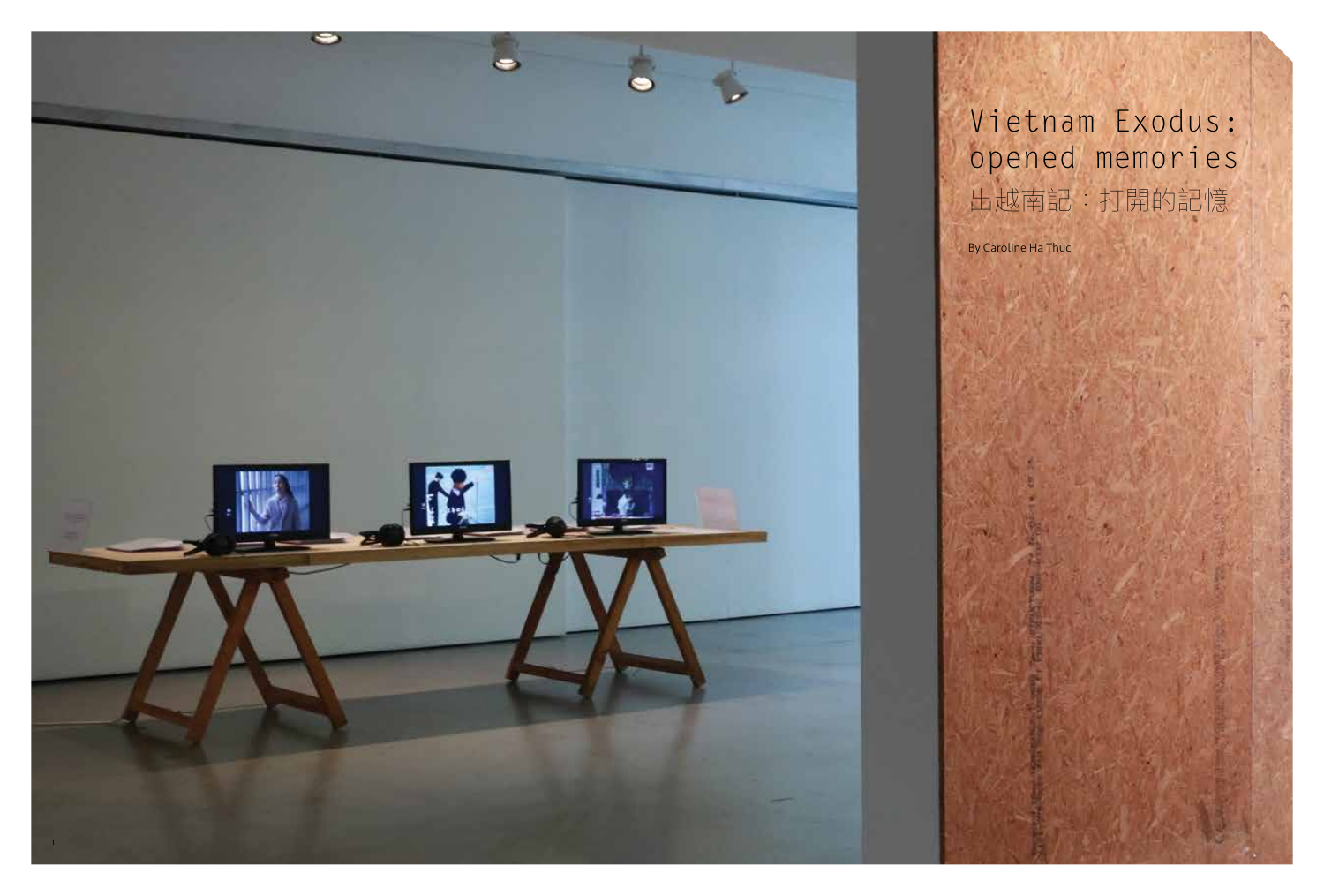

Tifany Chung's show at Spring Workshop is an exhibition without any art works. It follows and extends *Vietnam Exodus*, an exhibition dealing with the Vietnamese refugee crisis (1975-2000) during Art Basel Hong Kong in 2016. The artist started this ongoing project in 2009, stopped it the same year, then resumed it in March 2015 when she frst came to Hong Kong to conduct her research into local Vietnamese refugees. Since then, she has made three visits to the city to collect archival material and meet the Vietnamese refugee community. The body of work presented at Spring is entirely archival material: photographs, video recordings, newspaper clippings, reports and so on. It offers a compelling historical and social perspective on the topic, and constitutes an essential entry point to the artist's process, based on extensive research. The exhibition also epitomises the inclusive, transdisciplinary approach of the artist, who works at the edge of the academic realm.

Chung (b.1969) is well known for her cartographic and topographic work pertaining to post-traumatic landscapes, territories' transformations or modernisation, and humanitarian crises. At Spring, two original-size printed reproductions of her cartographic works on the Vietnamese refugees' arrivals and departures, detention centres and camps – the originals were bought by the M+ Museum in 2016 – are displayed on the wall alongside photographs from a variety of sources, including personal photographs given to the artist by refugees and photographs taken recently by Chung showing former sites of refugees camps and detention centres. A few copies of the front page of newspaper *Tap Chi* or *Freedom Magazine*, published by the refugees inside the camp in the 1990s, reveal the highly radicalised atmosphere in the camps during that time ("Kill us all don't send us back").

In the middle of the documents, Chung introduces text and titles, highlighting important dates and



是次 Tiffany Chung 於 Spring 工作室舉辦的個展沒 有仟何藝術作品。展覽沿襲了於2016年在香港巴塞 爾藝術展展出的《出越南記》 的主題並做了延伸, 作品關於越南難民危機 (1975-2000)。 Chung 於 2009年著手此項目,也是在同一年停下,直到2015 年三月常她首次來到香港研究本地越南難民時再次啟 動。從那之後,她三次到訪香港,收集相關史料文獻 並拜訪越南難民社區。此次在 Spring 工作坊的展出 品全為史料文獻:照片、錄影、簡報和報導等。如 此, 從歷史層面和社會層面強而有力的審視這個主 題,同時也是瞭解藝術家創作過程的必要入口–––即 基於大量調研。藝術家游走於學術尖端, 是此展覽也 將其包羅萬象、跨學科的藝術手法完好展現。

Chung (1969年生) 以創傷後地貌、領土變遷或現代 化和人道主義危機相關的地形圖而聞名。Spring 工作 室的牆上展出了兩幅關於越南難民的抵達和離去以及 收容所的原始尺寸印刷複製品, 原作已於2016年被 M+ 博物館收購。旁邊擺放著各種來源不同的照片, 有來自難民贈送的個人相片, 還有 Chung 最近拍的 難民營和收容所的舊址照。幾份1990年代於難民營內 部創辦的《Tap Chi》報紙和《Freedom》雜誌的頭 版影本揭示了那個時代異常激進的氣氛(「把我們全 殺光吧, 別送我們回去」)。

Chung 在文獻中間部分引入了文字和標題, 突出了對 於在港越南船民而言一些重要的日期和歷史時刻,如 1979年7月聯合國難民事務高級專員公署第一次關於 中南半島難民的國際會議; 1988年6月香港開始實施 的「甄別政策」。同時她也引入了如《從人道主義到 矛盾心理到敵對》以及《同情疲勞》等標題。在根莖 狀的製圖呈現中,各個事件裡的人與枯燥的事實材料 形成對比。藝術家將不計其數的越南難民加以解構、 用一個個人物故事揭開主旨,但依舊是用非正式口吻 來敘述越南船民。她自身也擁有一段難民經歷, 孩童 時離開越南去到美國、隨後以近民族學的方式逐步融 入當地越南社區。她拒絕採用正式的採訪,而是耐心 的與受訪者建立信任、始終敞開心扉去聆聽這些前難 民的故事。

此處確實沒有什麼線性的或特別的故事: 她的展品就 是將許許多多的聲音聚集起來,她承認自己盡可能的 展出所有素材,儘管要安置這些文獻材料難度不小。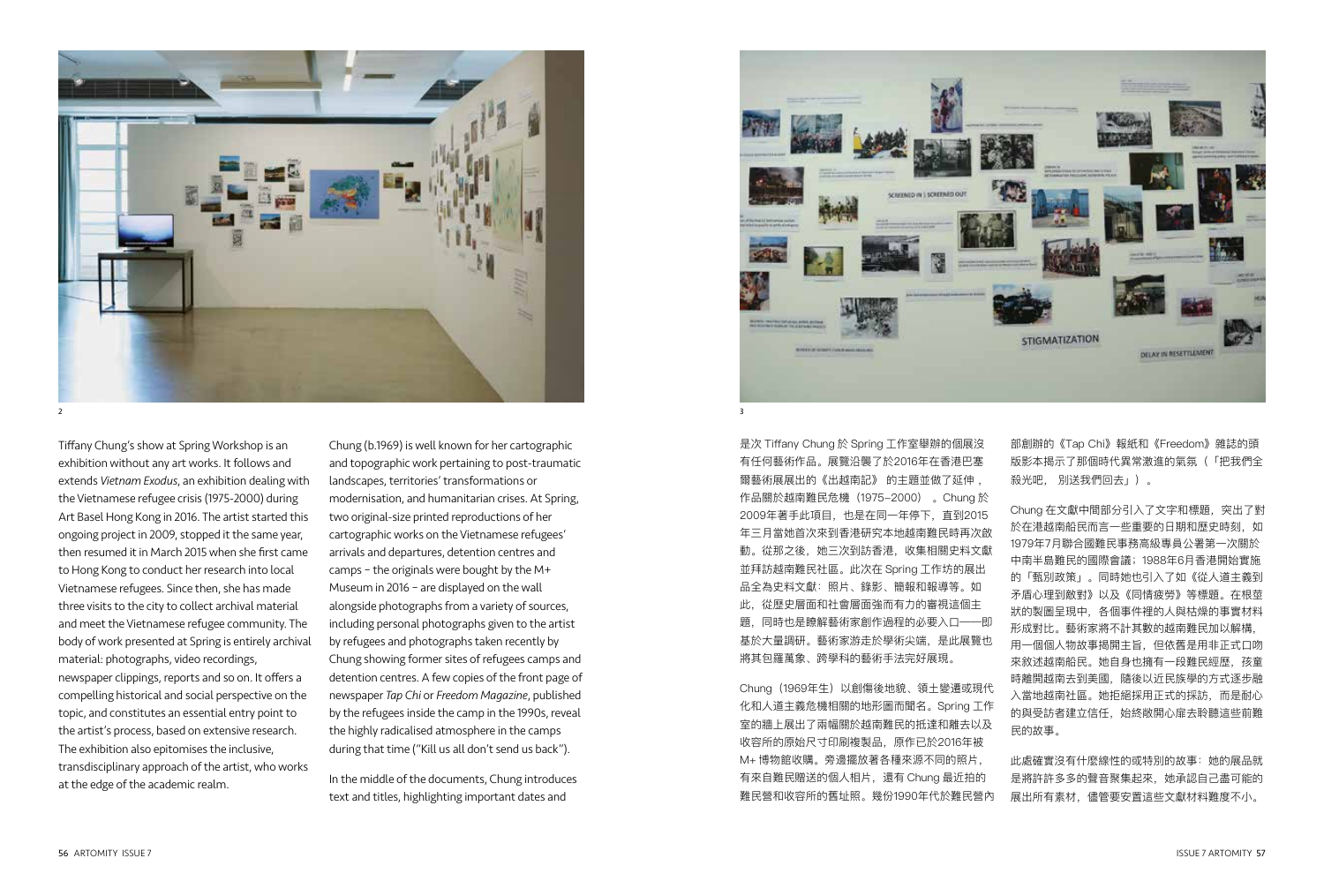moments in the history of the boat people in Hong Kong, such as the frst United Nation High Commissioner for Refugees (UNHCR) International Conference on Indochinese refugees on July 1979 and the beginning of Hong Kong's screening policy in June 1988, but she also includes titles such as "from humanitarianism through ambivalence to hostility" and "compassion fatigue". In this rhizomatic and cartographic display, the human dimension of the events is constantly opposed to the dry, factual documents. The usual representation of the unknown mass of the Vietnamese refugees is deconstructed, with individual stories making their ways into the grand but still unofficial narrative of the boat people. From her personal experience as a refugee – she left Vietnam for the US as a child – Chung progressively immersed herself in the local Vietnamese community, following a quasi-ethnological approach. Refusing to conduct formal interviews, she took the time to build trust and remain open to the former refugees' stories.

There is indeed no linear or unique story to be told: Chung's display is an assemblage of a multitude of voices and she acknowledges that she is showing everything that she can, considering the difficulties of locating these archive materials. On a long table, seven folders containing testimonies and documentation offer very different perspectives on the history of the Vietnamese refugees in Hong Kong: UNCHR records, mainly from its headquarters in Geneva, where the artist spent a lot of time; refugees' personal documents; US Voluntary Agency reports; and legal and academic studies. In the personal archives, letters from children expressing their feelings of being rejected by others because of their origins are particularly moving. There is also a folder dedicated to a detailed timeline of the story from 1975 to 2000. Facing this dense documentation, three screens

show flm footage from the UNHCR pertaining to the riots that took place in the camps but also to the daily lives of the refugees, Vietnamese returning home or personal histories such as the refugees who got married so they could remain within the camp.

More voices could be also heard in a panel discussion featuring human rights lawyers and former Vietnamese refugees, who shared their experience of spending their youth in Hong Kong detention centres. Every story is diferent, but they all agreed about their loss of dignity during that time, especially when their names and identities were turned into numbers. Being treated like prisoners was profoundly dehumanising. Today, out of years of habit, most of them continue to use their numbers instead of their names.

According to curator Christina Li, this part of history is little known in Hong Kong, especially for the generation born after the 1980s. She uses the term "amnesia" to describe this hole in Hong Kong history. For her, Chung's project and this exhibition will enable people to reconnect with a part of their own history.

The frst wave of refugees arrived in Hong Kong in May 1975, following the end of the Vietnam War and the reunifcation of the country under the new Communist government. The territory soon became known as a safe haven for asylum seekers, attracting more and more of them. The ethnic cleansing that took place in Vietnam from 1979 triggered another wave of refugees, mainly people of Chinese origin, with a record 55,700 arrivals that year. Bigger camps opened: the Argyle Street Army camp, for example, which opened in 1979, accommodated 20,000 refugees, while the Whitehead camp had a capacity of 28,000. In total, over 25 years, more than 200,000 refugees arrived



一個長桌上, 7份裝有證據材料和檔案的資料夾為觀 眾提供了非常不同的視角來審視香港越南難民的歷 史: 主要來源於聯合國難民事務高級專員公署總部日 內瓦的記錄, 她在該地花費了大量時間; 難民個人文 件; 美國支援機構報導; 法律和學術研究。在個人檔 中有一些孩子們寫的信,訴說了由於出生問題而被他 人拒絕給他們心底帶來的切實感受,著實令人不忍。 還有一份檔細數了1975年至2000年間的時間線。層 層疊疊的材料對面是三塊螢幕, 上面放映著源自聯合 國難民事務高級專員公署的電影片段。內容包含難民 營騷擾、難民的日常生活、返回家鄉的難民以及那些 為了留在難民營而結婚的人的個體歷史。

在一場由人權律師和前越南難民組成的專題談論會上 我們聽到了更多聲音。前難民們分享了在香港收容所 渡過年輕時代的經歷。每個故事都各不相同,但大家 一致認同在那段時間裡自己失去了尊嚴、尤其當自己 的名字和身份變由數字來替代。如此被當作犯人般的 對待方式極大抹殺了人性。由於多年成習,如今他們 中的大部分人繼續沿用這些數字來代替名字。

策展人李綺敏表示,很少香港人知道這段歷史,尤其 是80年代後出生的人。她用「健忘症」來形容這段香 港歷史的漏洞。她認為, Chung 的項目和此次展覽將 幫助香港人重新連接這段歷史。

第一波難民潮在1975年5月來到香港, 時逢越戰結 束, 新共產政府統一並統治越南。不久香港便成為了 尋求庇護者的安全港灣, 越來越多人來到此處。越南 自1979年開始種族清洗後引發了另一波難民潮, 其 中大部分人有中國血統。那一年記錄的抵達人數為 55,700。規模更大的營地打開了門: 比如亞皆老街 的軍營在1979年開放並收容了2萬難民,而白石營則 容納了28000人。25年多來總共有超過20萬難民抵 達香港, 而全球越南難民總數大約為200萬。從起初 的自由和人道主義, 香港的政策自80年代後變得強 硬起來,在難民營內部實行了驅逐出境和更嚴厲的規 定。1982年香港正式通過「禁閉式難民營」政策: 難 民不再能自由出入或外出找工作,而是像囚犯一樣被 監禁。1988年起實行的甄別政策將政治難民和經濟 移民區分開。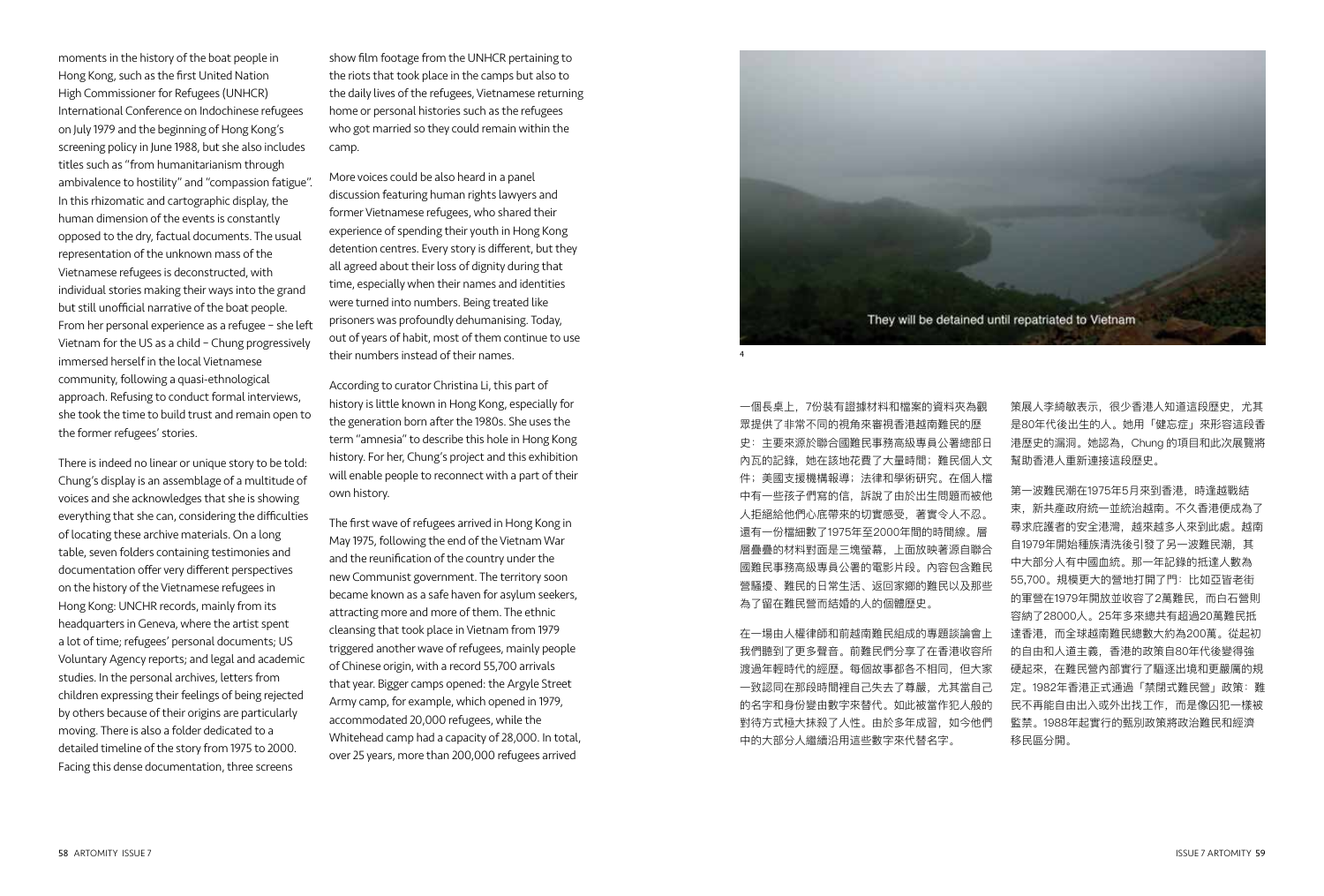